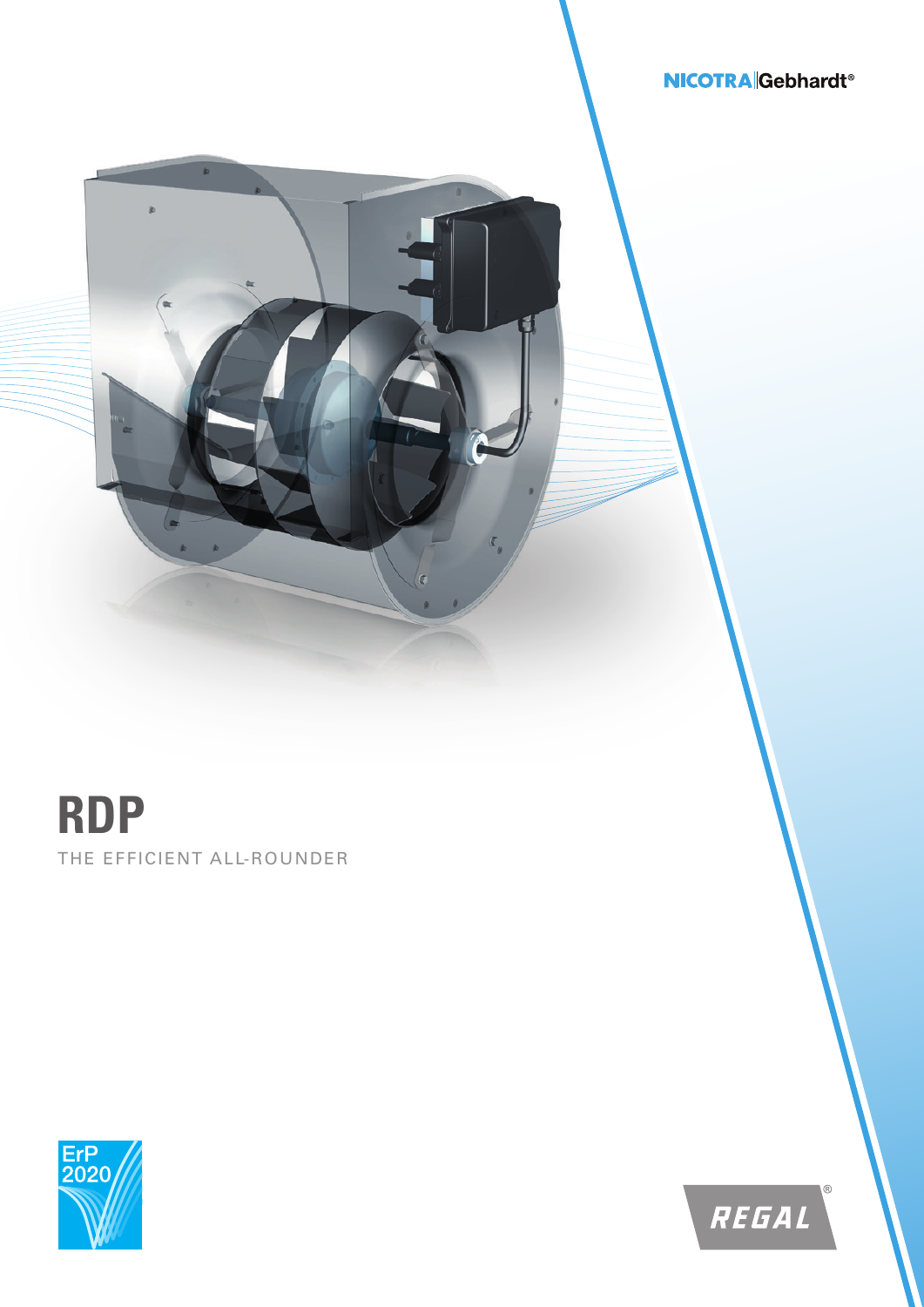# **THE EFFICIENT ALL-ROUNDER**

## **THE ALTERNATIVE TO CLASSICAL BELT DRIVES**

The high-performance RDP fan is a double-inlet, directdrive centrifugal fan with backward curved blades. With a combination of the motor, lightweight aluminium impeller and electronics, it is particularly compact and robust. This makes the RDP the ideal partner where you are looking to replace a fan with a more energy-efficient product, for example.



## **START SAVING WITH THE RDP:**

## **1) LOW COSTS FOR INSTALLATION AND SETUP**

- No further assembly work.
- Plug and Play electronics don't need configuring.

## **2) LOW OPERATING COSTS**

- IE5 EC direct-drive motor.
- No belt losses.
- Streamlined motor installation for optimum aerodynamics.

### **3) LOW MAINTENANCE COSTS**

- The belt does not require maintenance.
- Long-life, maintenance-free bearings.



## **RDP range - Planned expansion of the performance envelope RDP RANGE - PLANNED EXPANSION OF THE PERFORMANCE ENVELOPE**



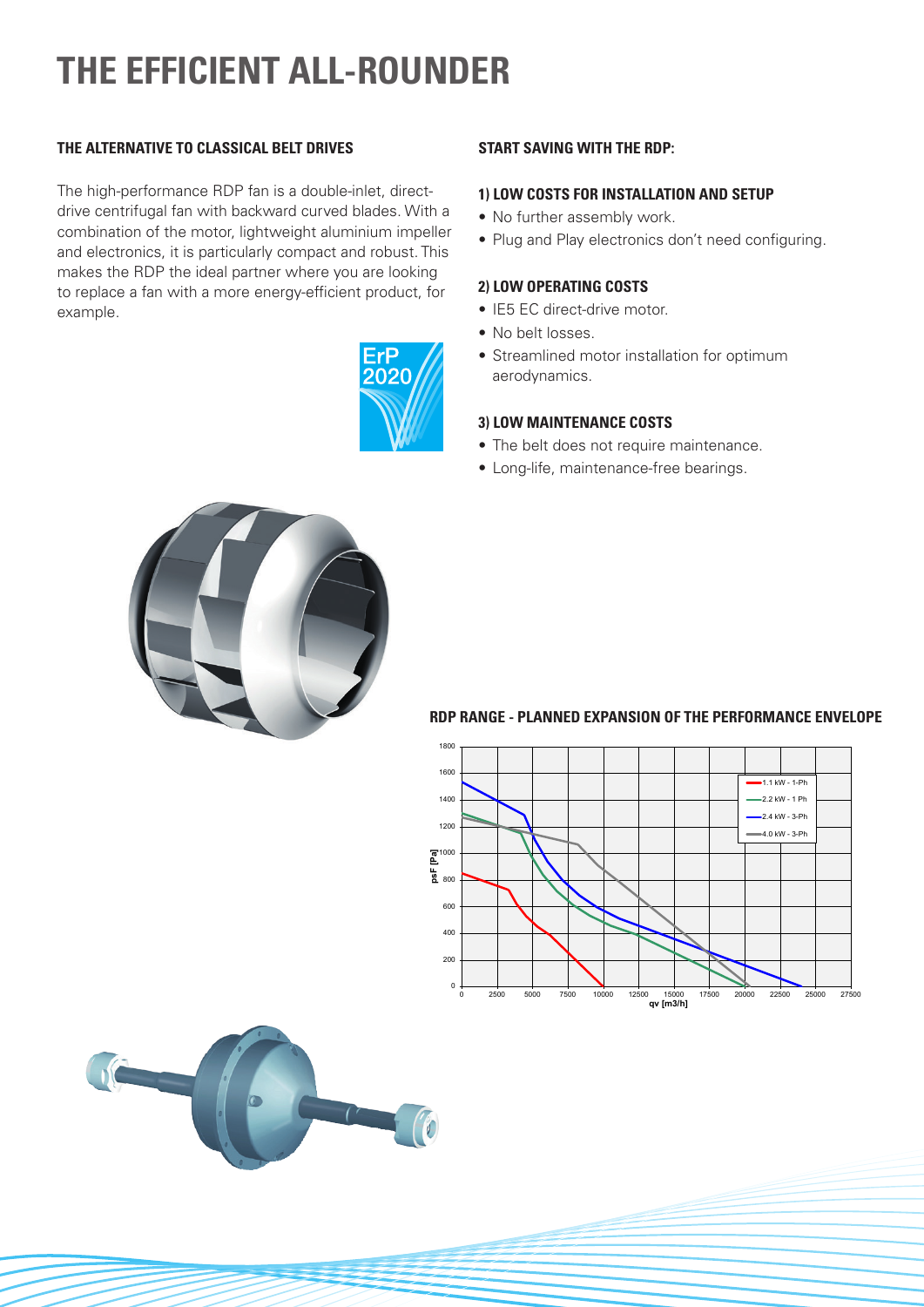## **TECHNICAL FEATURES**

- "One-piece" integrated solution.
- Top rating efficiency.
- Plug and play operation.
- No configuration needed.
- Low noise level.
- High reliability.

## **GENERAL FEATURES**

- Sensor-less control.
- Simple installation due to plug and play.
- Complete drive system IP 54.
- Designed for double inlet fans.
- EMC compliant to IEC 61800-3 requirements, class C1 and low harmonics for 1-Ph models, class C2 for 3-Ph models.

## **INTERFACE**

**RDP RANGE**

- Analogue interface for speed control.
- Daisy chain connectivity.
- Master-slave function.
- Full MODBUS interface compliancy.

## Size Motor 280 315 355 400 450 500 560 630 1 kW / 1 Ph 2.2 kW / 1 Ph 2.4 kW / 3 Ph In production Under development 4 kW / 3 Ph Under development

## **ENERGY SAVING CONCEPT**

- New high efficiency permanent magnet motor.
- New compact and streamlined motor design.
- High intensity neodymium magnets.
- No obstruction of intake flow due to the control unit, which is fitted to the side-plate.
- Low aerodynamic losses through intelligent impeller and casing design.